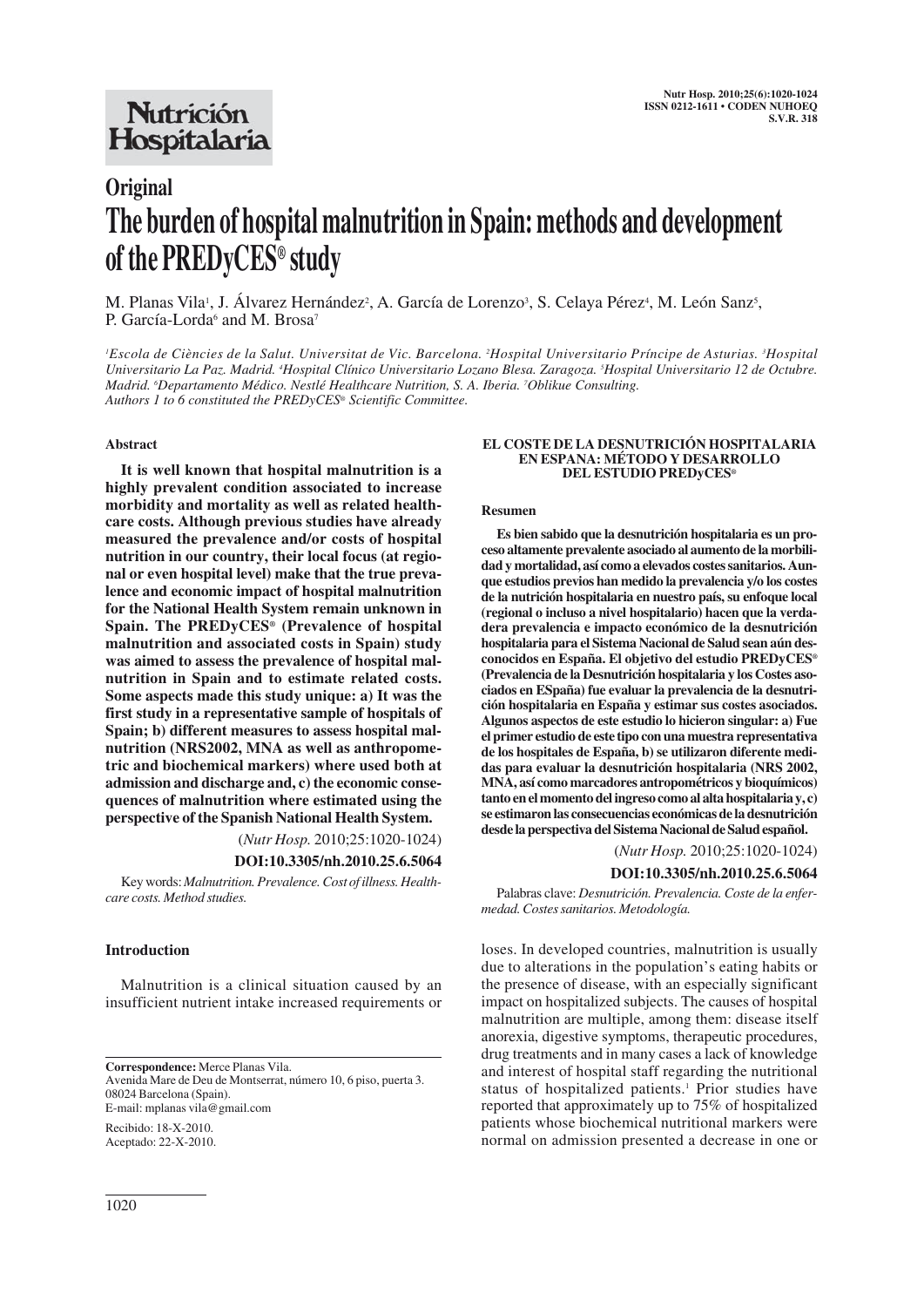more of such markers, indicating the development of malnutrition during their hospital stay.<sup>2-5</sup>

Hospital malnutrition is associated with delays in recovering from illness, increased morbimortality, and increased in-hospital length as well as related healthcare costs.<sup>3-5</sup>

Early nutritional assessment would allow malnutrition to be diagnosed as well as to identify patients needing nutritional therapy.6 No ideal nutritional marker exists, but a combination of several single parameters including anthropometric parameters<sup>7</sup>, biochemical data,<sup>8,9</sup> immunological parameters, functional tests and prognostic scores are available for screening, diagnosis and therapeutical evaluation.10-13 Nevertheless prior studies have reported hospital staff paying low attention to inpatients nutritional status screening, therefore making hospital malnutrition prevention an unreachable goal.<sup>14</sup> However, an early nutritional intervention has significant benefits in undernourished patients.15

Worldwide reports on malnutrition prevalence are high.<sup>16,17</sup> In Spain, several studies have shown that the prevalence of malnutrition in hospitalized patients ranges between 30% and 50%, $4,18-20$  increasing as the hospital stay lengthens. However, these studies generally refer to single institutions and the true extent of the problem in our country remains unknown, both from a healthcare (prevalence) and an economic (costs) perspective.

In short, hospital malnutrition involves both a lengthening of hospital stays and an increase in associated costs.<sup>4,5,20</sup> The PREDyCES (PREvalencia de la Desnutrición hospitalaria y Costes asociados en España; Prevalence of hospital malnutrition and associated costs in Spain) study objective is to quantify the prevalence of hospital malnutrition and its associated costs in a nationwide project to increase the knowledge about this condition in our milieu, expecting further knowledge would help to institute measures that ensure early detection and timely treatment of these patients within regular clinical practice.

## **Study objectives**

The main objective of this study is twofold: to determine and analyze the prevalence of hospital malnutrition in Spain and to estimate related costs. Secondary objectives are to estimate the prevalence of malnutrition according to hospital services, diagnosis, and the use and impact of nutritional interventions on hospital malnutrition costs in Spanish hospitals.

#### **Study characteristics**

#### *Study design*

The study is a cross-sectional, observational, multicentre study under clinical practice conditions, which will assess the prevalence of hospital malnutrition at both patient admission and discharge. Patients included went through an anthropometric and biochemical assessment as well as specific malnutrition screening tools using both NRS-2002<sup>13</sup> and MNA screening tests,<sup>10</sup> within the first 48 hours after admission and at discharge (or at 28 days after admission if hospitalisation duration was longer).

A study extension determined the incidence of complications associated with malnutrition, the excess hospital stay and healthcare costs associated with hospital malnutrition. This extension is based on a nested case and control design within a prospective cohort of patients (a subset of those included in the prevalence study described above). Cases identified consecutively within the cohort correspond to patients presenting malnutrition at hospital admission. Control group were patients without malnutrition either at admission or at any other time until discharge. Controls were individually paired according to main diagnosis, sex and age  $(\pm 10 \text{ years})$ . Use of resources related to nutritional intervention was recorded at discharge (or at 28 days from admission if discharge was later). Any incremental or additional cost resulting from the difference between cases and controls was considered to be attributable to hospital malnutrition.

Results of the cost study were extrapolated to the overall population with hospital malnutrition according to the prevalence study data, applying a bottom-up approach to estimate the healthcare cost of hospital malnutrition in Spain.

## *Subjects*

Patients were recruited in a consecutive manner during the first 48 hours after admission at different hospital services. Site-specific lists with the number of patients to be recruited at different services were provided, based on the number of discharges during the last year, in order to improve the representativeness of the sample at a hospital level and avoiding unbalanced situations regarding the casemix of recruited patients.

Table I depicts inclusion and exclusion criteria for the PREDyCES® study. All patients included in the study met all inclusion criteria and none of the exclusion criteria.

#### *Variables and measurements*

Study variables were collected online using Data Case Report Forms (CRFs) specifically designed for this study. Three different CRFs were developed for admission, discharge and related costs in the extension subset. Variables recorded include:

**• Patient identification variables**: patient code, inclusion date, admission date, location inside hospital, reason for admission, socio-demographic variables (age, sex, educational background, employment status and type of residence).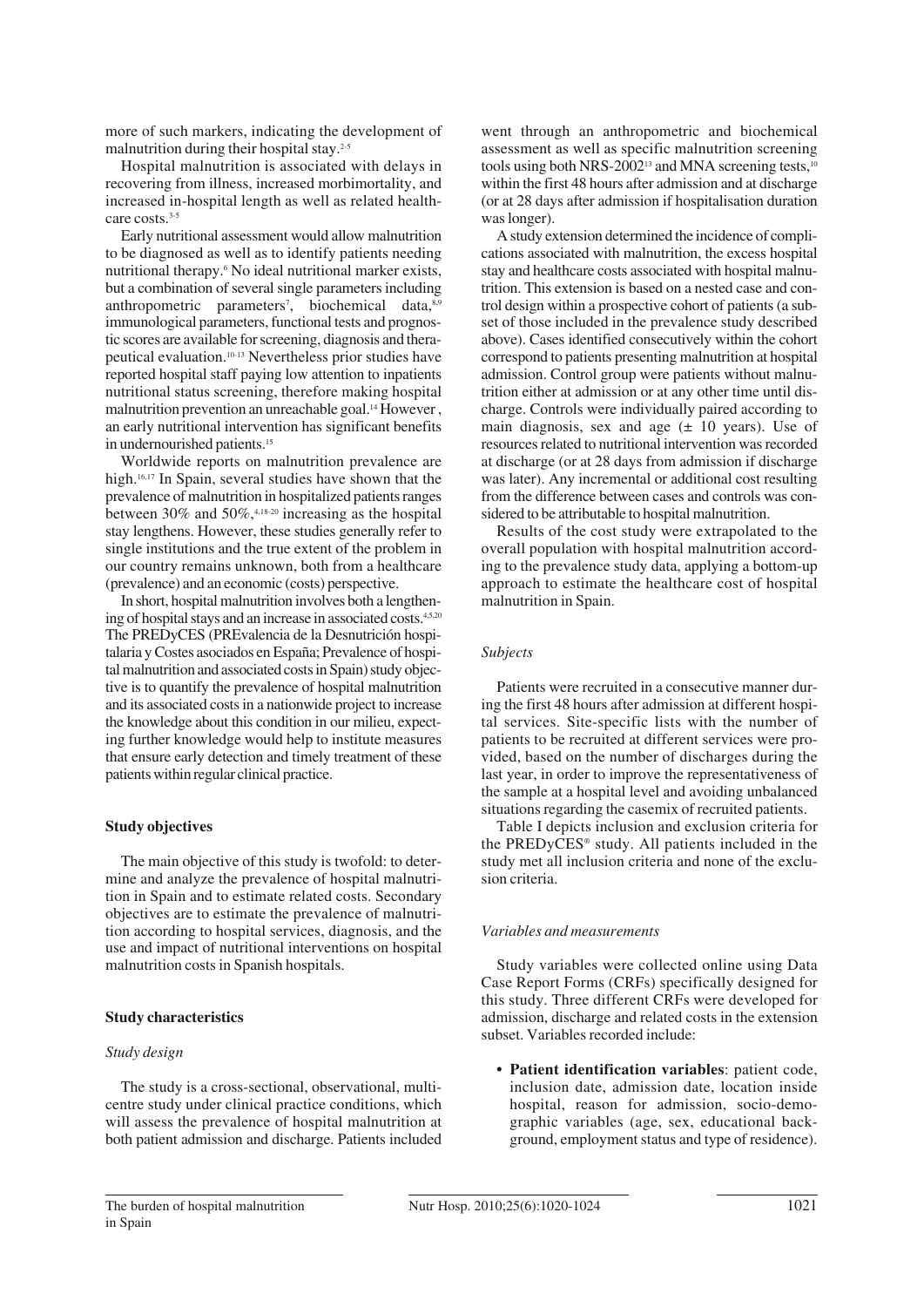#### **Table I** *Selection criteria*

#### *Inclusion criteria*

- Subjects aged 18 years or over.
- Inpatients admitted to hospital before 48 hours when the recruitment is performed.
- Before any study-specific data is collected, appropriate written informed consent (patient or proxy) was obtained.

## *Exclusion criteria*

- Pregnant women.
- Subjects admitted in one of the following services: intensive care unit, obstetrics, dermatology, ophthalmology, short-stay unit, paediatrics, emergency unit, palliative care, burn unit, psychiatry and eating disorders unit.
- Patients unable to collaborate in the study (mental disorder, not willing to participate, difficulties to understand written language).
- Patients with an expected short length of stay (< 48 h).
- Patients with eating disorders (anorexia or bulimia)
- Patients admitted for a weight-loss procedure.
- **Anthropometric variables**: height, weight and body mass index (BMI).
- **Screening methods**: NRS-2002<sup>13</sup> and MNA.<sup>10</sup>
- **Clinical variables**: Patient basic pathology as per ICD-9 classification, concomitant diseases, biochemical parameters, digestive tract alterations, intake of toxic products, and physical activity and drug treatments.
- **Variables referring to the nutritional intervention and associated costs** (only in patients included in the cost study): drugs (antibiotics, iv fluids, albumin, vitamins, oligoelements, other drugs), oral supplements, enteral, peripheral parenteral and central parenteral nutrition, complications related to malnutrition occurring during hospitalization (infectious and non-infectious complications), emergency-room stay in days since admission, in-ward stay since admission, professionals involved during stay (visits/interconsultations) and complementary tests.

## *Sample size*

The sample size for the main prevalence analysis was calculated based on the prevalence of hospital malnutrition in local studies carried out in different hospitals and regions in Spain. Although the actual prevalence is unknown, some regional studies have estimated hospital malnutrition to be present in 23% to 56%.18 Based on this prevalence, assuming an accuracy of 2.75% and a significance level of 5%, a sample of 1,252 patients was required. With an estimated 25% drop-out and/or invalid CRF rate, the final sample calculated to be included in the study was 1,700 patients.

To estimate the resource use and associated costs, the sample size was based on data indicating that malnutrition involves a 3-4 day increase in hospital stay.4,5,20 With these data, a sample of approximately 350 patients (confidence level 95%, strength 90% and replacement 25%) was required.

In order to avoid biased results because of eventual differences of hospital malnutrition according to geographical areas and/or hospital size, 4 geographical areas (North, South, Center and Mediterranean region) and 3 groups of hospitals (less than 200 beds, 200-500 beds and > 500 beds) where identified to select sites included in the study. In Spain, 62% of hospital discharges correspond to only 25% of hospitals. Thus, about 1,000 patients were recruited in big hospitals (> 500 beds), 380 in medium-size hospitals (200-500 beds) and 320 patients were included in small hospitals (< 200 beds).

A subset of participating sites was randomly selected to carry out the costs study, following the same criteria to ensure representativeness.

## *Statistical analysis*

A descriptive analysis of the socio-demographic and clinical characteristics of the study population was conducted.

Analysis consisted of a descriptive and inferential analysis for the entire sample of all variables included at various levels: benchmarking analysis and aggregate analysis. Benchmarking analysis compared individual hospital results with overall results. Aggregate analysis integrated all patients' data checking for structural variables that could be considered confusing factors (type of center, number of beds, etc.).

The prevalence of hospital malnutrition was calculated as the percentage of patients showing malnutrition at inclusion with respect to the total number of patients included (screened). An alternative measure calculated malnutrition prevalence as the percentage of patients showing malnutrition at inclusion and/or at discharge.

The NRS-2002 questionnaire and the MNA questionnaire were used to assess nutritional status. Information on NRS-2002 and MNA can be found elsewhere.<sup>13,16</sup>

Assessment of the frequency of use of nutritional interventions was calculated to be the percentage of inpatients with nutritional intervention respect to the total of undernourished patients at the time of inclusion in this study, and with respect to all patients included.

Prevalence rates were stratified according to sex, age group, hospital department, and the existence or not of a nutritional support unit at the hospital. Prevalence rates between strata were compared by means of the Chi-square test. Total cost and average cost per patient associated with hospital malnutrition was calculated based on the amount of healthcare resources that were used and attributed to malnutrition.<sup>21</sup> Cost variables between services and hospitals were compared by means of the Student's t test and variance analysis (ANOVA). Results were extrapolated to the overall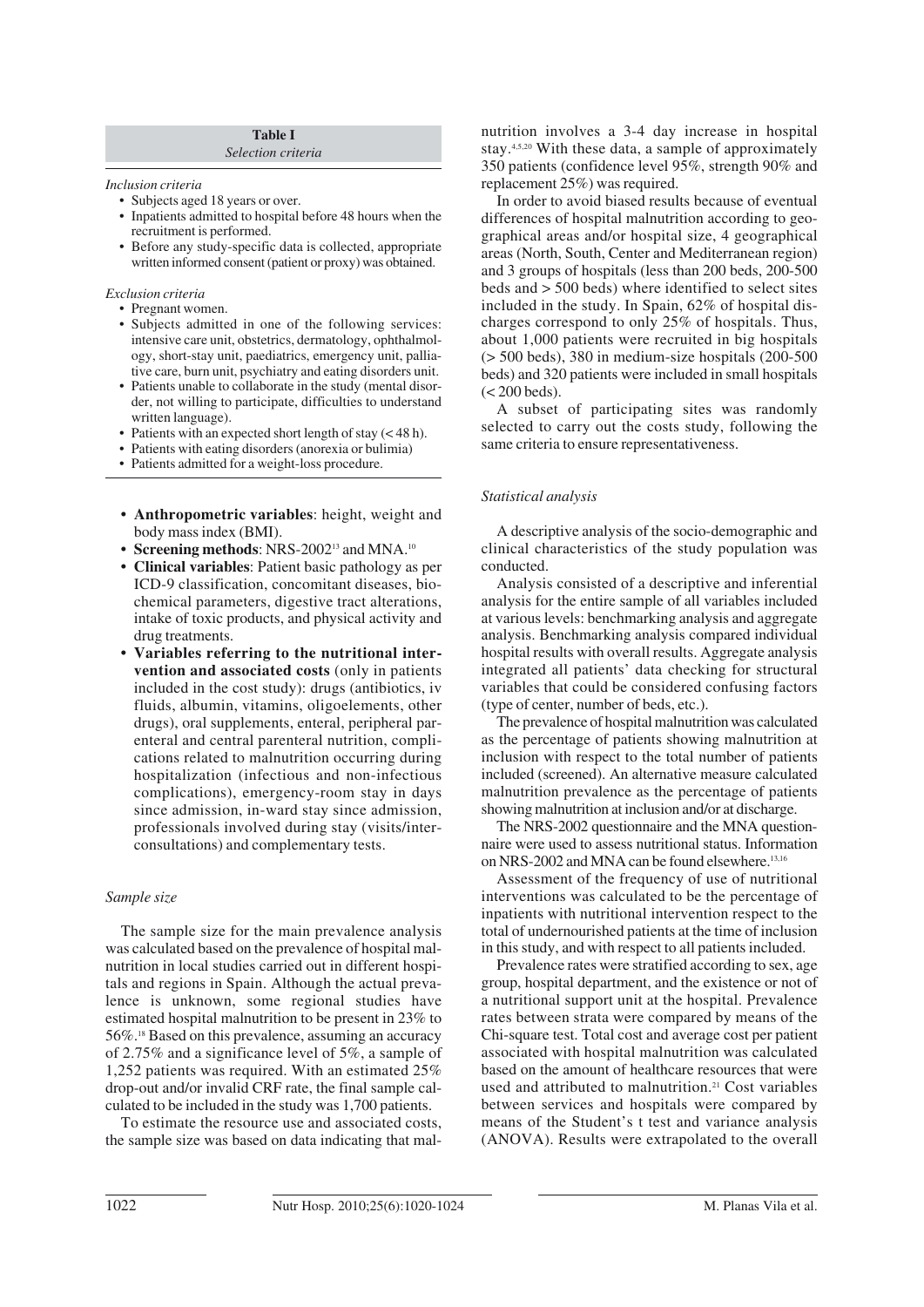| <b>Appendix I</b><br>Participant sites                             |                                             |                                                     |
|--------------------------------------------------------------------|---------------------------------------------|-----------------------------------------------------|
| Centro Sanitario                                                   | Investigador                                | <b>Monitor</b>                                      |
| Complejo Hospitalario De Especialidades Torrecárdenas              | Francisco Moreno Baró                       | José Luís Esteller Ortiz                            |
| Complejo Hospitalario De Cáceres                                   | Fidel J. Enciso Izquierdo                   | María De Los Desemparados González-Quijano Díaz     |
| Complejo Hospitalario Regional Carlos Haya                         | Gabriel Olveira Fuster                      | Francisca Linares Parrado                           |
| Hospital Universitario Insular De Gran Canaria                     | Fátima La Roche Brier                       | María Araceli García Nuñez                          |
| Hospital Virgen Del Camino                                         | Ana Zugasti Murillo                         | María Estrella Petrina Jáuregui                     |
| Complexo Hospitalario Universitario De Vigo - Hospital Meixoeiro   | M <sup>a</sup> José Martínez Vázquez        | José Manuel Sierra Vaquero                          |
| Hospital Clínico Universitario Lozano Blesa                        | Julia Ocón Bretón                           | Laura Sallan Díaz                                   |
| Complejo Hospitalario Universitario De Albacete                    | Francisco Botella Romero                    | Marta Milla Tobarra                                 |
| Complejo Asistencial De León                                       | María D. Ballesteros Pomar                  | Alicia Calleja Fernández                            |
| Hospital Universitario Ramón Y Cajal                               | Clotilde Vázquez Martínez                   | Borja Iglesias Rodríguez                            |
| Hospital Universitario 12 De Octubre                               | Miguel León Sanz                            | Isabel Higuera Pulgar                               |
| Hospital Universitario De Salamanca                                | M <sup>ª</sup> Victoria Calvo Hernández     | Natalia Ramos Pérez                                 |
| Hospital General La Mancha Centro                                  | Álvaro García-Manzanares Vázquez De Agredos | Natalia Martínez Amorós                             |
| Hospital Universitario Son Dureta                                  | Juan Ramón Urgelés Planella                 | Maria Teresa Colomar Ferrer                         |
| Hospital Universitari Vall D'hebron                                | Rosa Burgos Peláez                          | Miguel Giribés Veiga                                |
| Hospital Universitario Virgen De La Arrixaca                       | Mercedes Ferrer Gómez                       | Lydia Rivera Marco                                  |
| Hospital Clínico Universitario Valencia                            | Alfonso Mesejo Arizmendi                    | Teresa Pedro Font                                   |
| Hospital Marina Baixa (Vilajoiosa)                                 | Máxima Mateo García                         | Marta López Peinado                                 |
| Hospital Universitari Dr. Josep Trueta                             | Silvia Mauri Roca                           | Cristina Planella Farrugia                          |
| Hospital Provincial Santa Caterina. Parc Hospitalari Martí I Julià | Emilia De Puig De Cabrera                   | Magdala Perpinyà Gombau                             |
| Hospital De Manacor                                                | Rosa Mª Gastaldo Simeón                     | Josefina Giménez Castellanos                        |
| Hospital Universitario Marqués De Valdecilla                       | Fco. Javier Ordóñez González                | Fabiola Irene Cruz Tamavo                           |
| Hospital Del Henares                                               | Raquel Mateo Lobo                           | M <sup>a</sup> Victoria Sanz Lobo                   |
| Hospital Universitario Nuestra Señora De Valme                     | José Antonio Irles Rocamora                 | Emilio Bernal López                                 |
| Hospital Costa Del Sol                                             | Vicente Fauf Felipe                         | Jimena Abilés                                       |
| Hospital General D' Igualada                                       | Gracia Enrich Pola                          | Judit Mayolas Corbella                              |
| Hospital Neurotraumatológico. Complejo Hospitalario De Jaén        | M <sup>ª</sup> José Martínez Ramírez        | M.ª J. Sánchez Liébana / Mercedes Fernández Quesada |
| Hospital San Agustín De Linares                                    | Juan Bautista Molina Soria                  | Sonia Eva Sueza Espejo                              |
| Hospital San Juan De Alicante                                      | Carmen Ballesta Sánchez                     | Ester Santoro Sánchez                               |
| Hospital Sierrallana                                               | Coral Montalbán Carrasco                    | José Mª Castillo Otí                                |
| Hospital Comarcal D'inca                                           | José Moreiro Socias                         | Begoña Alonso Zulueta                               |

population according to the malnutrition prevalence data obtained in this study using a bottom-up approach.

## **Study organisation and planning**

The board of the Spanish Society for Parenteral and Enteral Nutrition (SENPE) formed a Scientific Committee responsible for the design and supervision of the whole project. The Scientific Committee prepared the study protocol and CRF and supervised recruitment, and training of health professionals involved in data collection. This study was approved by La Paz Universitary Hospital Ethics Committee, in Madrid.

## *Participating hospitals*

A random sample of 31 hospitals belonging to the National Health System were selected from the directory of hospitals of the Ministry of Health. Hospitals invited to participate that did not accept were replaced by another with similar characteristics as described above. Final participating sites with corresponding investigators and research assistants are shown in appendix 1.

*Study investigators and research assistants (RA)*

Site investigators were medical doctors in all hospitals, working at the Clinical Nutrition Unit, (when available) and were responsible for recruitment and data collection procedures. For each site, RAs (mostly nurses end/or nutritionists) were recruited and trained, so that study procedures would be correctly undertaken. Two one-day workshops (Madrid and Barcelona) where carried out to train study research assistants in order to ensure that patients' selection criteria, anthropometric measurements and screening methods were performed under homogeneous criteria. Training was carried out by two members of the Scientific Committee (MP and JA) and the research assistants (RAs) coordinator.

## *Field work: data collection and monitoring*

As mentioned above Study Investigators were responsible for recruitment and data collection carried out by site-specific RAs, including patients' informed consent document. eCRF was published in a website with restricted access, and made available to all study